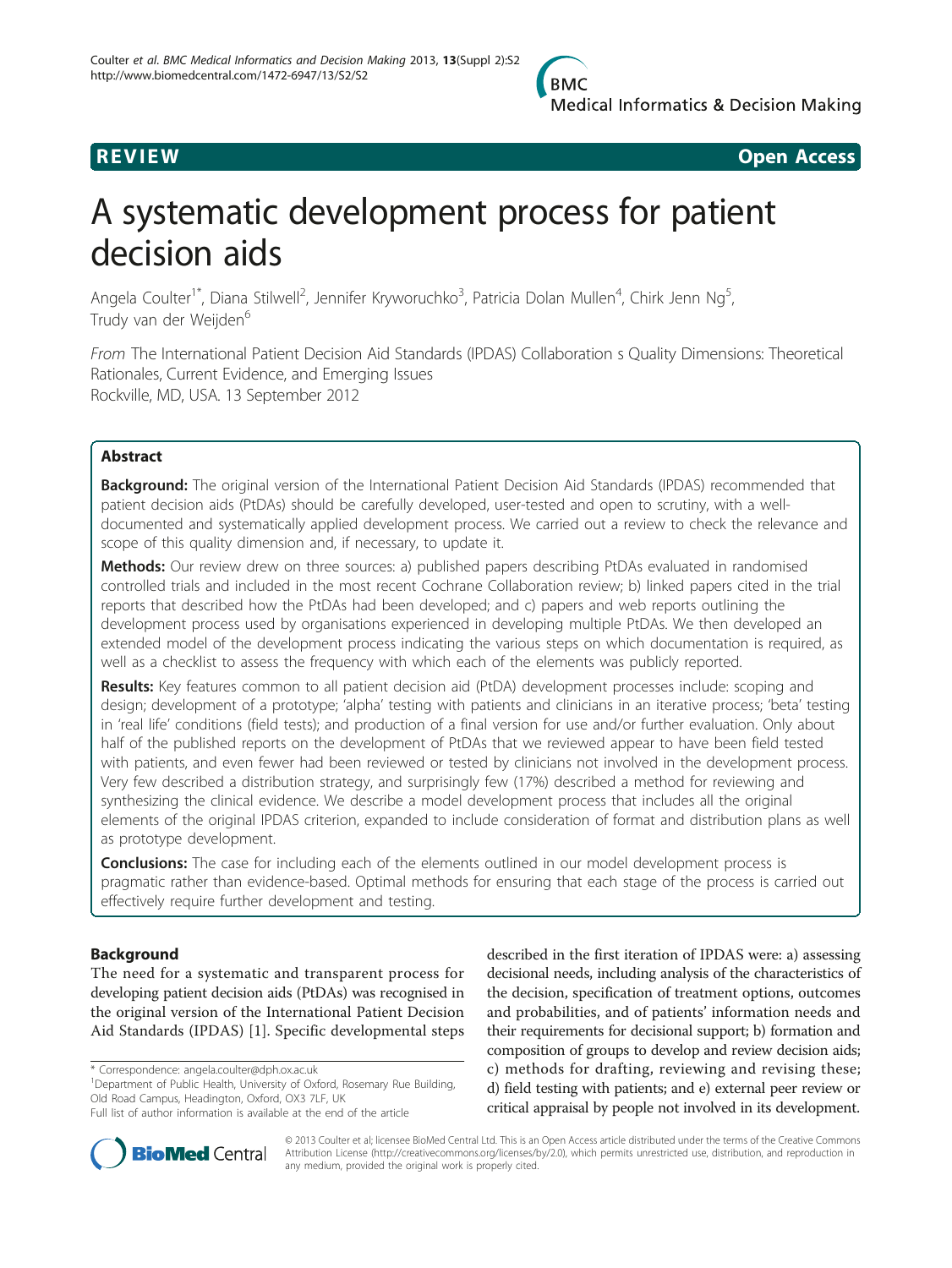These steps were originally identified through scrutiny of 55 reports of trials that were included in the second update of a Cochrane Collaboration review on the effectiveness of patient decision aids [[2](#page-6-0)], together with accompanying papers on how these had been developed. However, the field has moved on since then; many more PtDAs have been developed and evaluated, including web-based tools, the Cochrane Collaboration review has been updated and now includes 86 randomised controlled trials [\[3](#page-6-0)], and several more groups have published details of their PtDA development process. We therefore decided to repeat and update the review to check the currency and relevance of the original definition and scope of this quality standard.

# Theoretical rationale for evaluating patient decision aids on this quality standard

It is important that PtDAs are carefully developed, usertested, and open to scrutiny, with a well-documented and systematically applied development process. Some decision aids have been designed for one-off use in studies to advance knowledge, while others are intended for wider use in a range of real-life clinical settings. Some have been developed by academics, some by clinicians, some by voluntary organizations, and some by commercial companies. Some developers have produced only one or two PtDAs, while others have designed processes for producing them at scale. Whatever their provenance or purpose, users (clinicians and patients) require assurance that the development process has been carried out to acceptable standards. Poor quality decision aids have the potential to cause harm and they are less likely to advance implementation of shared decision making more broadly, so it is essential that users are provided with sufficient documentation to check the validity and reliability of the development processes.

Next to validity and reliability, it is also considered important to involve a range of stakeholders in the development process. As well as playing a key role in design of the PtDA, the involvement of patients, clinicians, and other relevant experts—for example patient educators, people with specific expertise in shared decision making, or policy makers—can facilitate successful implementation by addressing barriers to delivering or using the PtDA. Clinicians who do not trust or agree with the content of a PtDA are unlikely to encourage their patients to view it [\[4\]](#page-6-0).

# Empirical evidence

# Review methods

Our review focused on descriptions of the PtDA development process. We obtained these descriptions from three main sources: a) published papers describing 86 PtDAs that had been evaluated in randomised controlled trials and included in the latest update of the Cochrane Collaboration review of decision aids [\[3](#page-6-0)]; b) linked papers cited in the trial reports that provided expanded descriptions of how the PtDAs had been developed; and c) papers and web reports describing the development process used by a convenience sample of organisations that had developed several decision aids and had published papers or web reports describing their development process. The checklist we used to review these descriptions of the PtDA development process appears in Additional File [1](#page-5-0), Appendix 1.

The PtDA development process has been described in a number of trial reports and associated articles. Many of the studies included in the Cochrane Collaboration review gave only cursory descriptions of how their PtDAs had been developed, but several linked papers provided useful supplementary detail [\[5](#page-6-0)-[16](#page-6-0)] . Many PtDAs reported in the trials included in the Cochrane Collaboration review were 'one-offs' designed for research purposes rather than for wider distribution, and therefore did not generate insights into the implementation issues that might have been addressed during development. However, the experience of organisations involved in developing series of PtDAs is helpful for fleshing out the details of what is involved. Some groups that have developed multiple PtDAs have proposed guidelines for their development [[17](#page-6-0)-[20](#page-6-0)], or described insights generated by a particular approach [[21](#page-6-0)]. The following is a brief overview of selected approaches to decision aid development.

# Processes used by experienced PtDA developers Ottawa Decision Support Framework

O'Connor is among the earliest authors to describe the development of a PtDA, and the Ottawa Decision Support Framework (ODSF) guided the development of at least 22 of the PtDAs included in the Cochrane Collaboration review [[10,18\]](#page-6-0). Based on expectancy value, decisional conflict, and social support theories, the framework includes three key elements: 1) assessment of determinants of decisions (both patients' and providers'); 2) provision of decision support interventions to prepare the patient and provider to make and implement a decision; and 3) evaluation of the success of the interventions at improving the quality and outcomes of the decision process. Additional detail is provided to define determinants of decisions, such as socio-demographic and clinical characteristics; patients' and providers' perceptions of the decision and of what important others think about the decision; and resources (both personal and external) available to make the decision.

The authors noted that the goals of decision support are to address modifiable and suboptimal decision determinants, such as inadequate knowledge, unrealistic expectations, unwanted pressure, and inadequate support. They encouraged the use of tailored outcome probabilities, detailed descriptions of benefits and risks, and information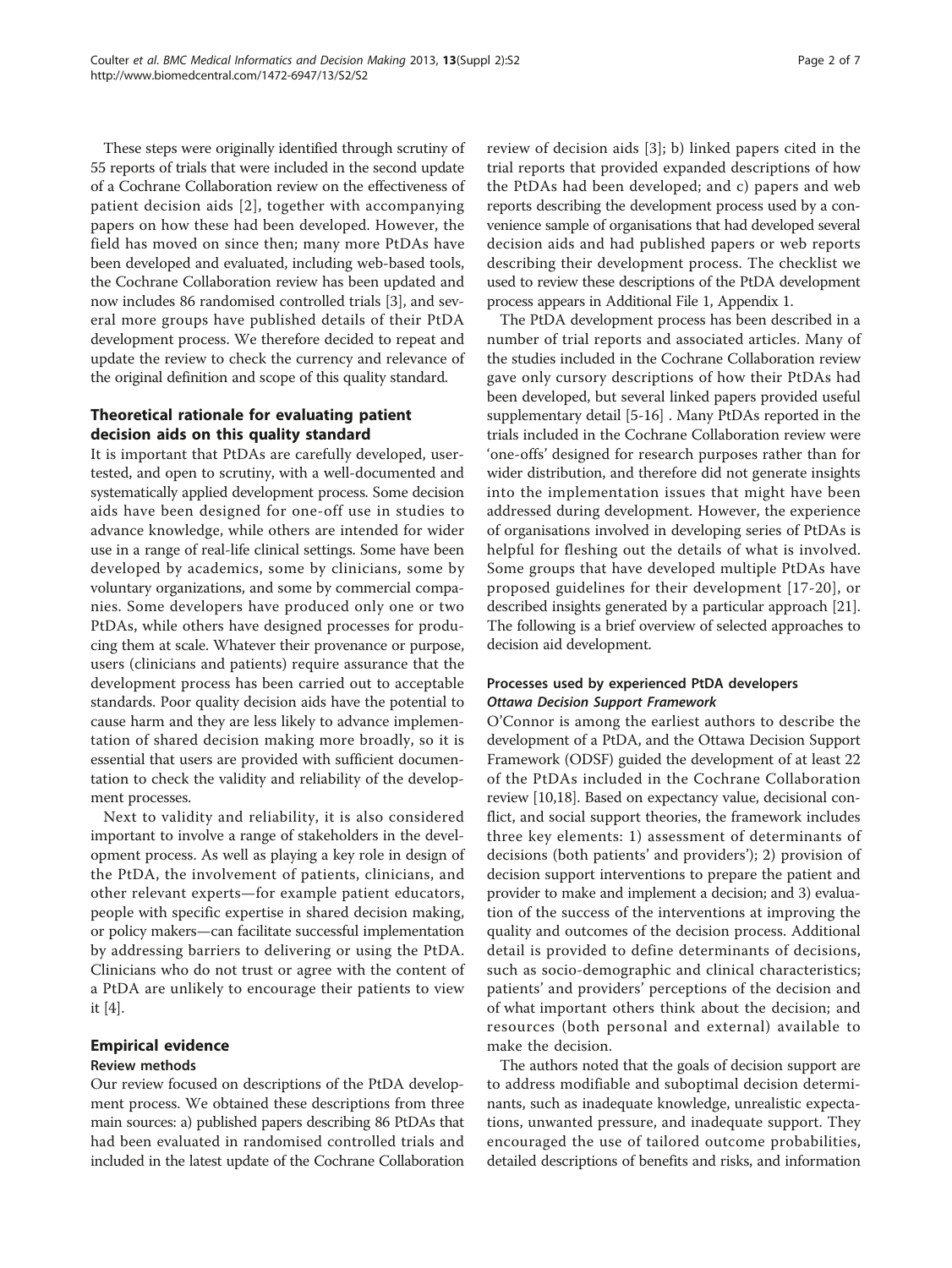on the opinions and perspectives of others (both clinicians and patients) on the decision. Using the example of a decision aid aimed at helping women decide about use of postmenopausal hormone therapy, O'Connor outlined an iterative development process involving the research team and panels of patients and experts, with the PtDA content based on clinical guidelines, and structured guidance in clarifying values and implementing a decision is provided by a personal worksheet [\[18\]](#page-6-0).

The Ottawa Framework is particularly relevant to 'preference-sensitive' decisions, which involve careful deliberation and consideration of trade-offs among options. Perhaps because the PtDA developed by O'Connor was based on an existing high-quality clinical guideline, the framework provides little advice for how developers should review and synthesize the relevant clinical evidence. The framework also does not address how developers might deal with conflicts of interest, achieving consensus on the evidence, maintaining the PtDA content over time, or implementation outside research settings.

# Cardiff University

Based on their experience of developing three web-based PtDAs over a seven-year period, Elwyn and colleagues proposed a development process for web-based decision support interventions [\[17\]](#page-6-0). This systematic 'process map' includes three main steps: 1) content specification, with an emphasis on ensuring that patients' perspectives on the proposed options are sought and included in addition to synthesis of the scientific evidence; 2) design, including storyboarding, an iterative phase of trial and experimentation called "sandpit" testing, and usability testing; and 3) field testing with patients facing the decision and clinicians who are interacting with them. The process calls for extensive documentation, including: a protocol document that explains the decision and highlights the rationale for developing a PtDA; evidence synthesis based on systematic reviews or comprehensive literature searches; storyboard; and technical specification document to guide the website development.

The Cardiff projects were overseen by a project management group, which retained editorial control, and included involvement at all steps by key stakeholders including clinicians, patients, and policymakers. Unique challenges faced by developers of web-based tools are highlighted, including decisions regarding navigation (free versus mandated) and use of interactivity (audio, video, gaming, avatars, etc.) in ways that add value and enhance ease of use yet avoid over-engineering. The authors found little evidence to inform best practices in these areas.

The process outlined by Elwyn and colleagues is widely applicable across a range of situations for which decision support interventions may be developed (i.e., screening, treatment, etc.) and a variety of media (although some of the concepts included, such as storyboarding, are adapted from film production). However, as the authors acknowledge, the process is time-consuming and costly: three PtDAs developed using this process each took two to three years to develop and test. Insights gained from early efforts could be generalized to create templates to allow more efficient, less costly future development. The process outlined does not offer recommendations regarding conflict of interest, processes for achieving consensus on the evidence, maintenance of PtDA content over time, or implementation outside research settings.

## Dutch Institute for Healthcare Improvement

Researchers at the Dutch Institute for Healthcare Improvement reported on the development over a 12-month period of 6 decision aids based on existing evidence-based clinical guidelines [\[19\]](#page-6-0). Citing the Ottawa Decision Support Framework and the IPDAS standards, the authors followed four key steps: 1) establishment of criteria and selection of topics; 2) assessment of patients' information needs via literature review and focus groups; 3) drafting of the aid, including iterative review by a multidisciplinary working group of health professionals, guideline developers, decision-making experts, and patients, and with reference to existing aids on the topic; and 4) endorsement of the aid and establishment of ownership and responsibility for the maintenance and updating of both the supporting guideline and the decision aid itself. With regard to implementation, the authors call for concomitant development and coordinated release of clinical practice guidelines and accompanying PtDAs that support their application, and for identifying and acknowledging early in the guideline development process any so-called 'grey zones' of uncertainty regarding patient preferences.

The outlined process appears efficient and scalable when high-quality evidence-based practice guidelines are available. However, the authors acknowledge that additional research is needed to evaluate the effect of the aids in practice within the Dutch health care system. The evidence synthesis step used by other developers is addressed by use of national evidence-based guidelines; the authors note that these should also meet internationally accepted quality criteria, for example the AGREE guidance [[22](#page-6-0)]. The resulting tools include a values-clarification method, but the process by which the method was selected and 'populated' with non-directive, standardized questions is not defined.

### Mayo Clinic

Montori and colleagues described insights gleaned from the pragmatic process they followed to develop the Statin Choice decision aid for patients with diabetes, which was evaluated in an RCT included in the Cochrane Collaboration review [[21](#page-6-0)]. In particular, the authors describe how observations of clinical interactions during office visits, and of early prototypes in use during patient-provider encounters, can inform the ultimate format, design, and content of the final PtDA. Similar to other developers, their experience reinforces the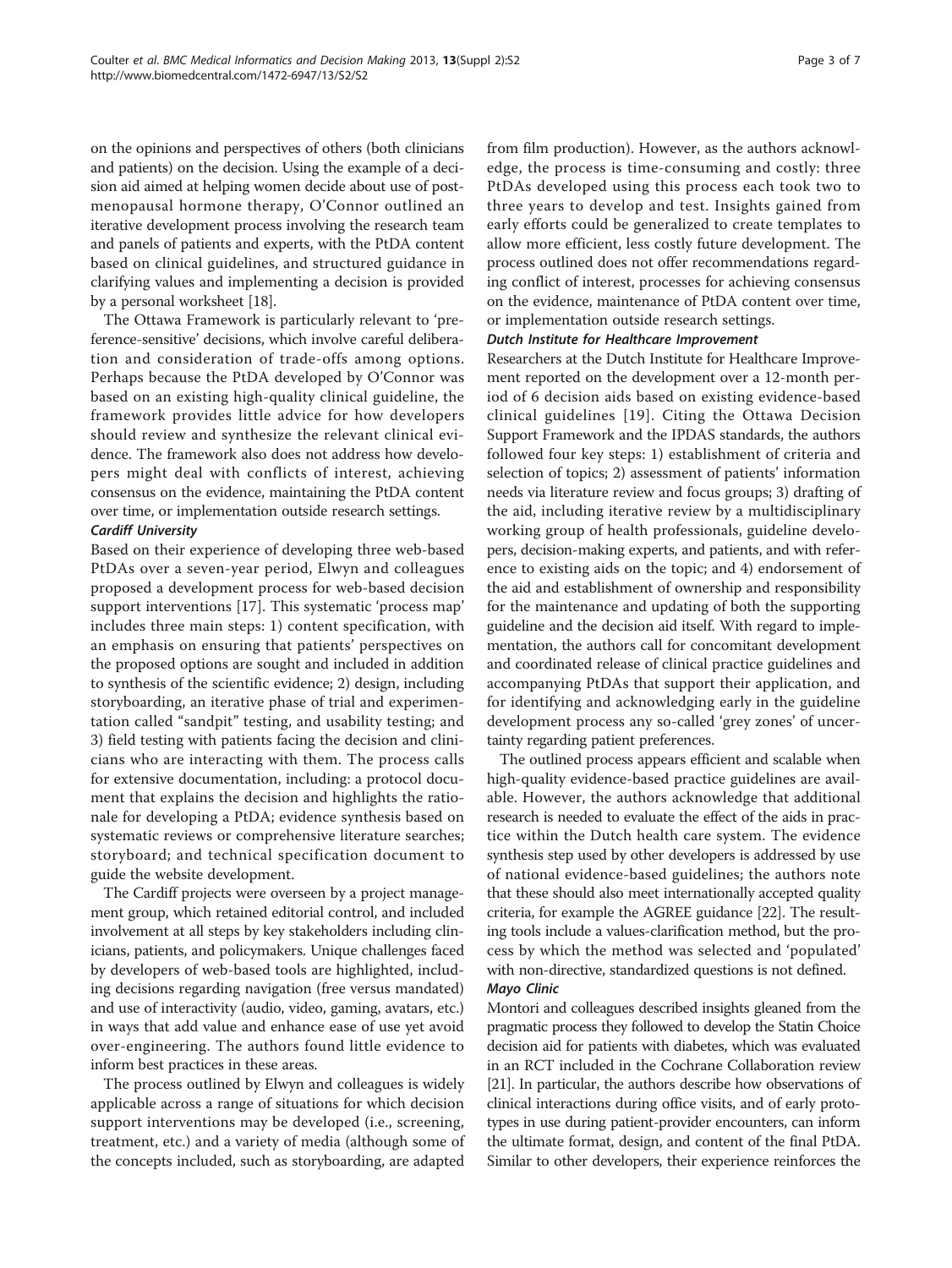importance of flexibility, iteration, and involvement of patients and clinicians throughout the process. This article does not recommend a particular development process, but rather offers insights unique to the approach their research group chose. The direct observation methodology that Montori and colleagues describe may complement more traditional needs assessment approaches for informing developers about what patients and physicians need from a PtDA. Observing early prototypes in the setting they are being designed for can also be an important step in ensuring that the intervention will work as intended and have the desired effect on the decision making process. These insights also highlight the importance of flexibility during the early stages of design and development.

#### Informed Medical Decisions Foundation

Developers that produce PtDAs for both research purposes and for public distribution, such as the Informed Medical Decisions Foundation (IMDF), provide details of their development process on their organization's website (<http://www.informedmedicaldecisions.org>). Ten of the RCTs included in the most recent update of the Cochrane review used PtDAs developed by this process. IMDF lists the following elements in their PtDA development process: 1) involvement of healthcare providers representing key clinical specialties, overseen by a clinician who divests him or herself of any potential financial conflicts of interest; 2) involvement of patients at several stages, including needs assessment via focus groups and literature reviews; and 3) review and evaluation of PtDA drafts by providers and patients prior to their release for general use. The approach outlines processes for evidence review and synthesis, disclosure of funding source and conflicts of interest, and periodic review and updates.

#### A model development process

Figure [1](#page-4-0) illustrates our group's consensus on the main elements of a systematic development process based on our review of relevant literature. While different authors have placed greater or lesser emphasis on particular aspects, key features common to all include scoping and design, development of a prototype, 'alpha' testing with patients and clinicians in an iterative process (testing by people directly involved in the development process), 'beta' testing in 'real life' conditions (field tests with patients and clinicians not involved in the development process), and production of a final version for use and/or further evaluation. The process is often overseen by a multidisciplinary steering group that includes patient and clinician representatives and other relevant stakeholders. The specific details of how the prototype is developed, in particular how material for inclusion is reviewed and selected, are important elements that shape the final product. Less often mentioned explicitly are choice of format and considerations of how the PtDA will be distributed and made available to patients and clinicians, yet this seemed to us to be a crucial part of a design process for a tool intended for clinical practice.

Further details from our review of the reports included in the Cochrane Collaboration systematic review are included in Additional File [2,](#page-5-0) Table S1, together with details of the frequency at which the key elements in our model were reported.

As far as we could tell, few PtDAs evaluated in the Cochrane Collaboration review had undergone all the steps outlined in our model during their development. Only about half appear to have been field tested with patients, and even fewer had been reviewed or tested by clinicians not involved in the development process. Inclusion in the Cochrane Collaboration review meant that all the PtDAs had been evaluated in randomised controlled trials, but this type of post-hoc evaluation of impact serves a different purpose from that of alpha and beta testing during the development process. Very few developers described a distribution strategy, and surprisingly few (17%) described a method for reviewing and synthesizing the clinical evidence. In many cases it was difficult to gauge from the trial reports whether a development process along the lines recommended in IPDAS had been followed or not.

### **Discussion**

Despite the proliferation of patient decision aids, detailed information on the processes by which they were developed is limited. It was disappointing to find that many of the PtDA trial reports failed to provide clear information about how their tools were developed, but it is important to bear in mind that most of these were developed before the publication of the IPDAS criteria. A recent study showed that PtDAs that scored highly on having a systematic development process also achieved high scores against other IPDAS criteria [[23](#page-6-0)], but we found no hard evidence to support the hypothesis that a systematic development process results in a demonstrably better gain when using PtDAs in randomised trial or "real life" conditions. Nevertheless, we believe the case for adopting a systematic and transparent process is well made.

Our new, more comprehensive model of the development process includes all the elements of the original (see 'Background' above), but they have been renamed and reordered to clarify the different phases of the development process. The description of PtDA design has been expanded to include consideration of format and distribution plans, and we have also added a section on prototype development. Our aim was to provide a clearer overview of the entire development process. However, this is an overview only, and much uncertainty remains about the best way to tackle many of the individual elements. There is little evidence on the relative importance of each of the features; most have emerged from practical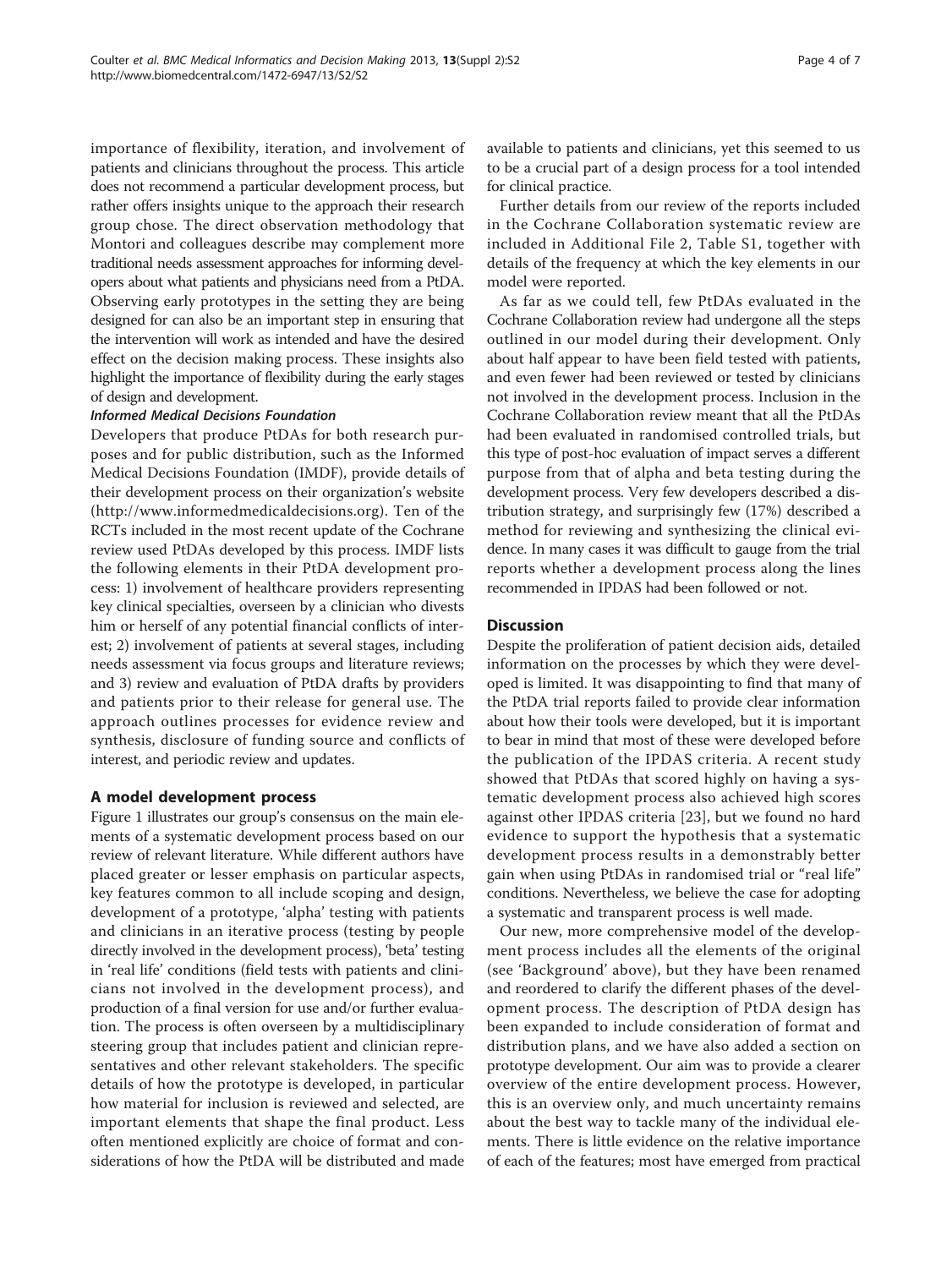experience supported by consensus, but we do not claim they are evidence-based.

Optimal methods for determining patients' decisional needs require further development and testing. Studies should evaluate how much information patients want or need and how much detail is required. There is currently no consensus on how to select material for inclusion in decision aids, yet the selection process is crucial and frequently debated among those involved. The recent development of short-form PtDAs for use within consultations offers an opportunity to compare the effects of brief PtDAs against those that are lengthier and more detailed [[24](#page-6-0)]. There may be scope for closer alignment between the development of clinical guidelines and PtDAs since they draw on the same evidence base. This might lead to greater efficiency in the development process and better acceptance of PtDAs by clinicians [[25](#page-6-0)].

More guidance is needed to inform PtDA alpha- and beta- tests, including user-centred design methods, acceptability, usability, and feasibility testing. While it is probably unreasonable to expect every PtDA to be evaluated in an RCT, we believe that all PtDAs should be subject to user testing at some stage during their development. For those developing PtDAs at scale, it may not be necessary to conduct beta (usability) testing for each new product once they have designed and tested in a process that has been shown to work well for patients and clinicians. Some streamlining to achieve a balance between rigour and practicality will be essential if the anticipated demand for PtDAs is to be met.

We would urge PtDA developers to look further afield for examples of development processes and quality guidelines that may be instructive, for example guidance on developing clear communications or user-centred web

<span id="page-4-0"></span>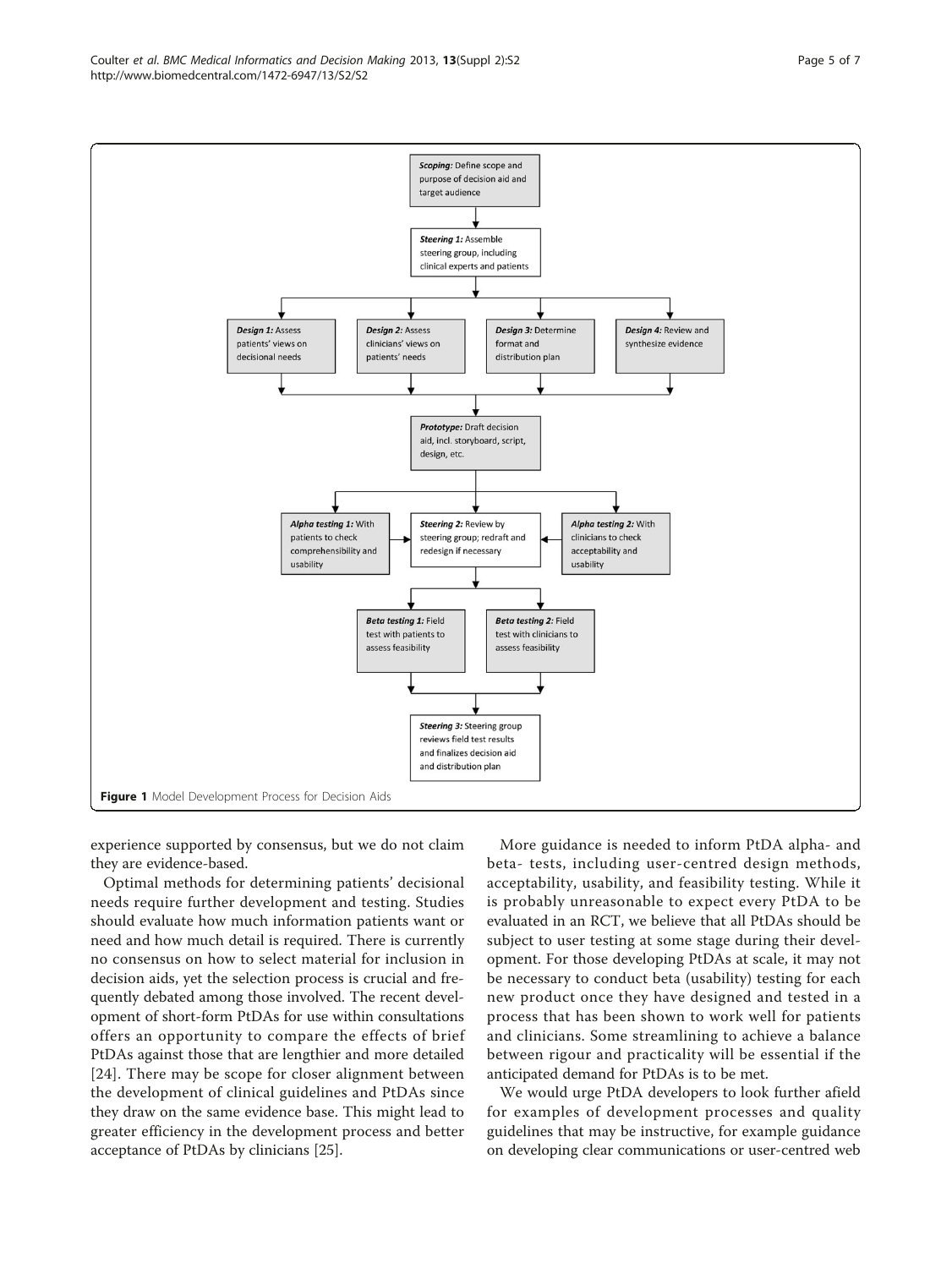#### <span id="page-5-0"></span>Table 1 Template for Documenting PtDA Development Process

1. Scope

- a. Described health condition or problem
- b. Stated the decision that needs to be considered
- c. Specified target audience. d. Explicitly identified guiding theoretical framework, if applicable
- 
- 2. Steering Group
	- a. Included patients, clinicians, other experts (patient educators, shared decision making expertise, policy makers, others)
	- b. Membership clearly identified including credentials
	- c. Conflict of interest identified, if applicable

#### 3. Design

- a. Elicited patients' views on patients' information and decision support needs (reported method)
- b. Elicited clinicians' views on patients' information and decision support needs (reported method)
- c. Described format (media and format) with rationale
- d. Described intended setting

useful, and relevant decision aids.

- e. Explicitly described timing of introduction into patient pathway, how and when decision aid will be distributed to patients and/or clinicians)
- f. Appraised and summarized quality of clinical evidence relevant to the decision and options, described methods for evidence review g. Described prototype development
- 4. Alpha testing (comprehensibility and usability) a. Reviewed by patients / family members b. Reviewed by clinicians c. Reviewed by other experts (specify: 5. Beta testing in "real world setting" (feasibility)

a. Data collected on patients' experience of using PtDA

b. Data collected on clinicians' experience of using PtDA

c. Peer review by experts external to development process

design [\[26,27\]](#page-6-0). Different formats and delivery mechanisms also require more evaluation, for example web-based formats with electronic links to clinical record systems. It makes little sense to embark on the development of a PtDA without considering the context in which it will be used and how it will be made available to patients and clinicians. Better understanding of the barriers and facilitators to adoption of shared decision making and the needs of the various stakeholders will be essential to ensure successful development and implementation of high quality,

Most PtDA developers aim to produce reliable, unbiased, clear and comprehensible representations of clinical options and outcomes that are tailored to patients' needs and fit into clinicians' work flows in a feasible manner, but their achievement of these goals cannot simply be taken on trust. Users adopting PtDAs in practice look for evidence of careful user-testing and clear, transparent documentation. We have included a suggested template for reporting key elements in the development process (see Table 1). Developers might choose to make this information publicly available on their websites or by other means, or they may prefer to seek accreditation from a third party. There are now efforts under way in several countries to develop systems for certifying patient decision aids as part of regulations supporting widespread use of certified PtDAs in routine practice. Any accreditation scheme will require a set of agreed-upon standards and careful documentation of the processes by which the PtDA was developed. The IPDAS criteria could form the basis of such schemes. We

Page 6 of 7

hope our suggested model of the development process will help those wishing to raise standards in decision aid development.

# Additional material

[Additional File 1:](http://www.biomedcentral.com/content/supplementary/1472-6947-13-S2-S2-S1.pdf) Appendix 1: Review Checklist

[Additional File 2:](http://www.biomedcentral.com/content/supplementary/1472-6947-13-S2-S2-S2.pdf) Table S1: Key Elements of Decision Aid Development Process

#### Competing interests

Angela Coulter (AC) provides part-time paid consultancy and Diana Stilwell (DS) receives salary support as Chief Production Officer for the Informed Medical Decisions Foundation, a not-for-profit organisation that develops content for patient decision aids. The Foundation has an arrangement with a for-profit company, Health Dialog, to co-produce these programmes. The programmes are used as part of the decision support and disease management services that Health Dialog provides to patients. Jennifer Kryworuchko (JK), Patricia Mullen (PM), Chirk-Jenn Ng (CN), and Trudy van der Weijden (TW) have no competing interests to declare.

#### Authors' contributions

AC led the research, participated in the study design and article review, carried out the analysis and drafted the manuscript with DS; all other authors participated in the study design and article review and were involved in revising the manuscript. All authors have given final approval of the version to be published.

#### Acknowledgements

We are grateful to Dawn Stacey for making available to us the full set of papers included in the Cochrane Collaboration review.

#### **Declarations**

Publication of this supplement was partially funded by an unrestricted grant from the Informed Medical Decisions Foundation. The remaining costs were